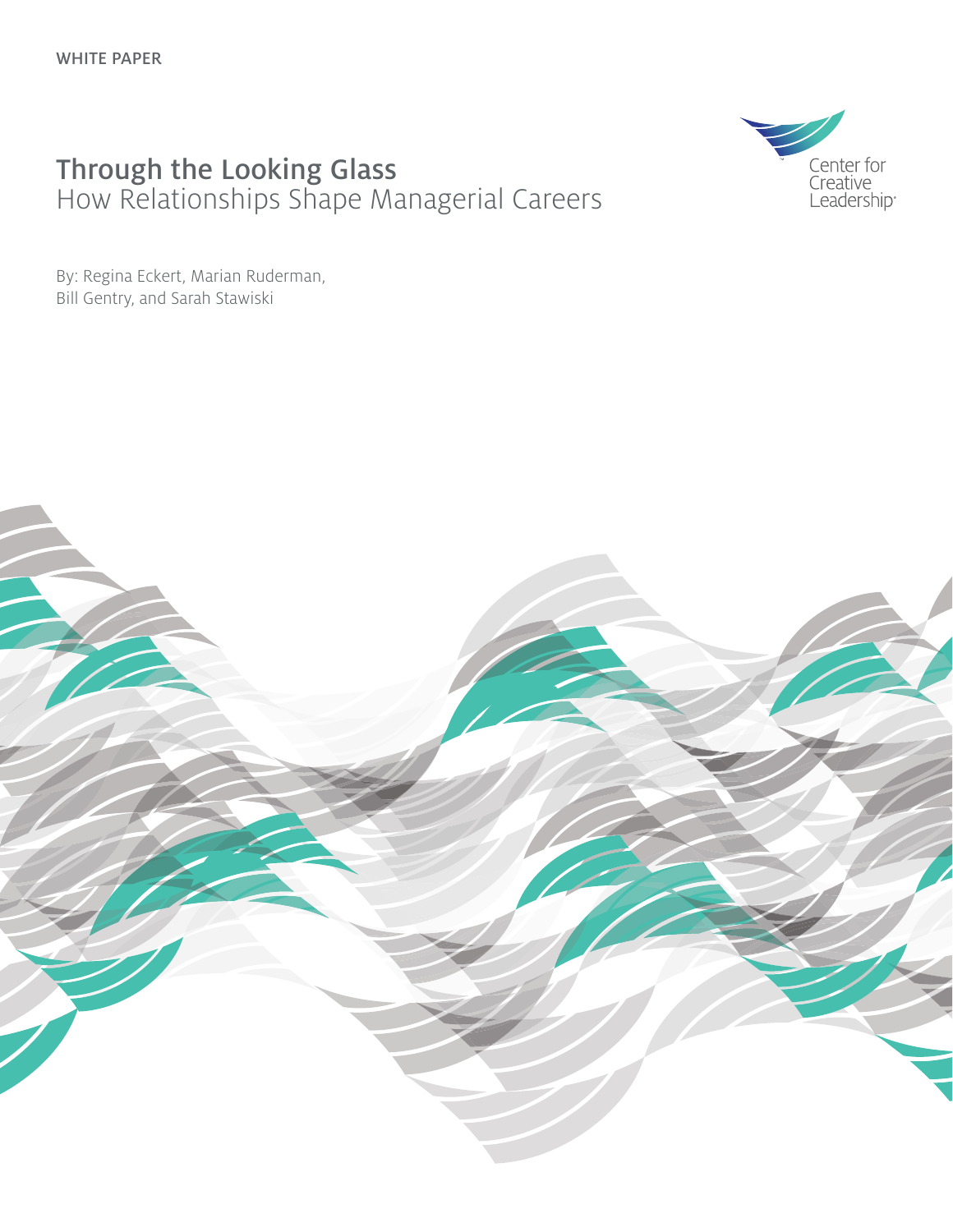

### **Contents**

| Introduction                                                                         | 1              |  |  |
|--------------------------------------------------------------------------------------|----------------|--|--|
| Our Sample at a Glance                                                               | 3              |  |  |
| Relationships Can Enhance and Impede a Career.                                       | $\overline{4}$ |  |  |
| Career-relevant Relationships are Not Bound to One's Workplace.                      | 7              |  |  |
| Relationships Impact Managerial Career Development Directly and (mostly) Indirectly. | 8              |  |  |
| So How Can I Maximize the Developmental Impact of My Relationships?                  | 16             |  |  |
| So How Can HR Professionals Use This White Paper?                                    |                |  |  |
| Snapshot Relationship Analyzer                                                       | $20^{\circ}$   |  |  |
| About the Authors                                                                    | 21             |  |  |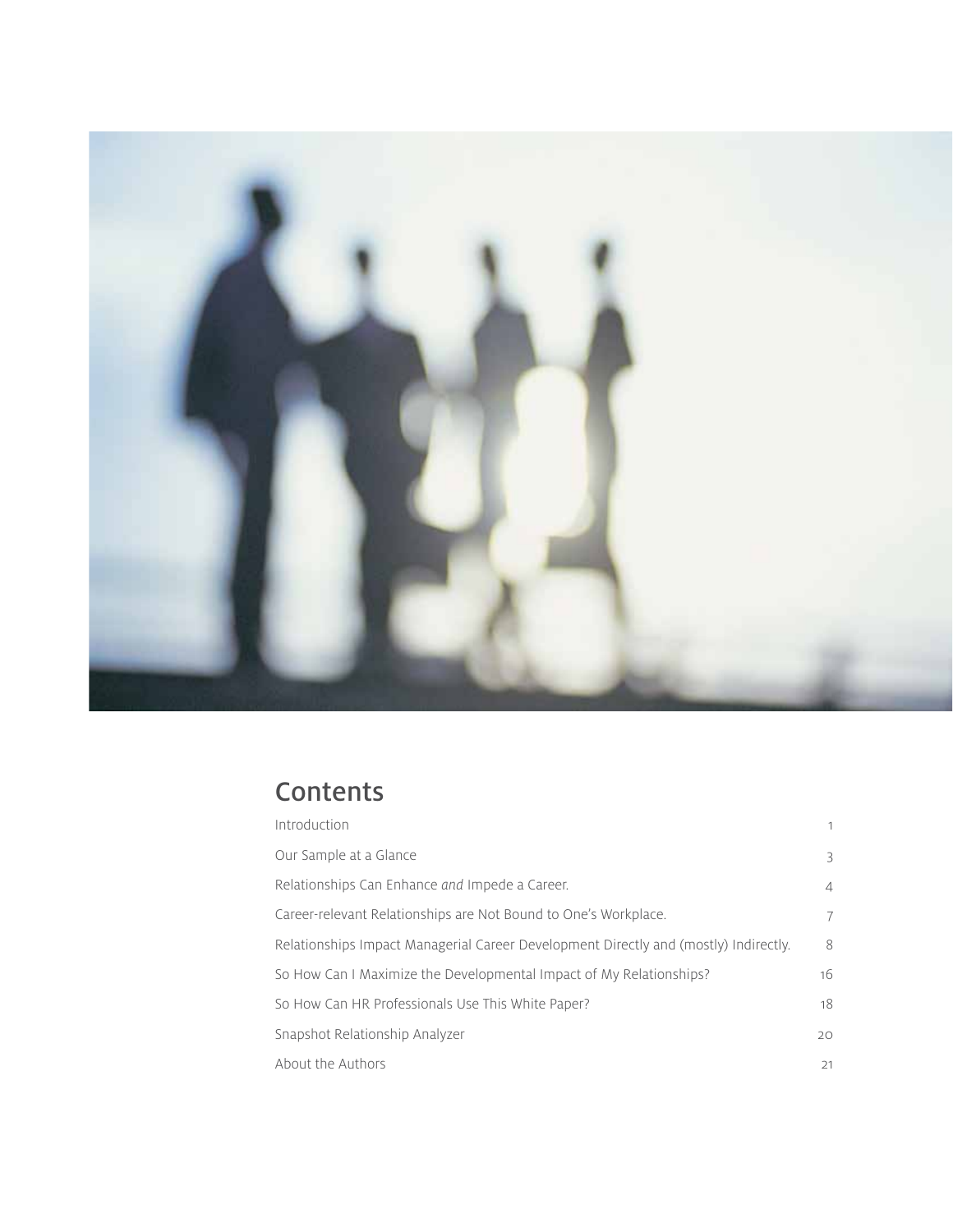## Introduction

Every one of us is surrounded by, and dependent on, other human beings—at work, at home, in daily life. Some of these people we choose to be with, while for some others, we have to accept their presence. All of them together influence us and shape our lives, and our careers, in a multitude of ways. This white paper explores the many ways that relationships shape our careers, for better (as tools for access, support, and sense-making) or for worse (as obstacles). It is based on a five-country study by the Center for Creative Leadership of men and women managers in wider Europe.

> deliver excellent customer service. Anne, on the other hand, has also proven herself in her new job. Anne is happy—she got a promotion while pregnant, and she feels that even her maternity break hasn't damaged her career. She attributes her success to the people around her, who reach out and help her in many ways, both big and small. A colleague's mother-in-law has become her default babysitter. Anne is glad that her colleagues remain friendly and professional even if she encounters serious conflicts with some of them, mainly about internal audits.

Anne and Leo started off in nearly identical situations. What's different three years later is the kinds of relationships that Anne and Leo have developed. These relationships shaped their professional lives over the three years that Anne and Leo have been with the company, and have had a major impact on their career and job satisfaction.

**When Anne, a successful controlling manager, started to work for her new company in Madrid, she was eager to make a fresh start, work hard, show her competence, strive in her new job, but also maintain a better work-life balance than in her old job. At the same time, Leo joined the company as a senior account manager. He knew he was a great salesperson and wanted to prove himself with some key accounts in a new industry.** 

**Three years later:** Leo has shown steady performance on his accounts, retaining all but one of them and acquiring two new ones. Yet when asked whether he is happy, he shakes his head, saying he doesn't see much of a future in the organization. Even though he works hard and knows he has the skills to be an excellent account manager, people just don't seem willing to help him when he needs their cooperation. He is tired of constantly fighting internal battles in order to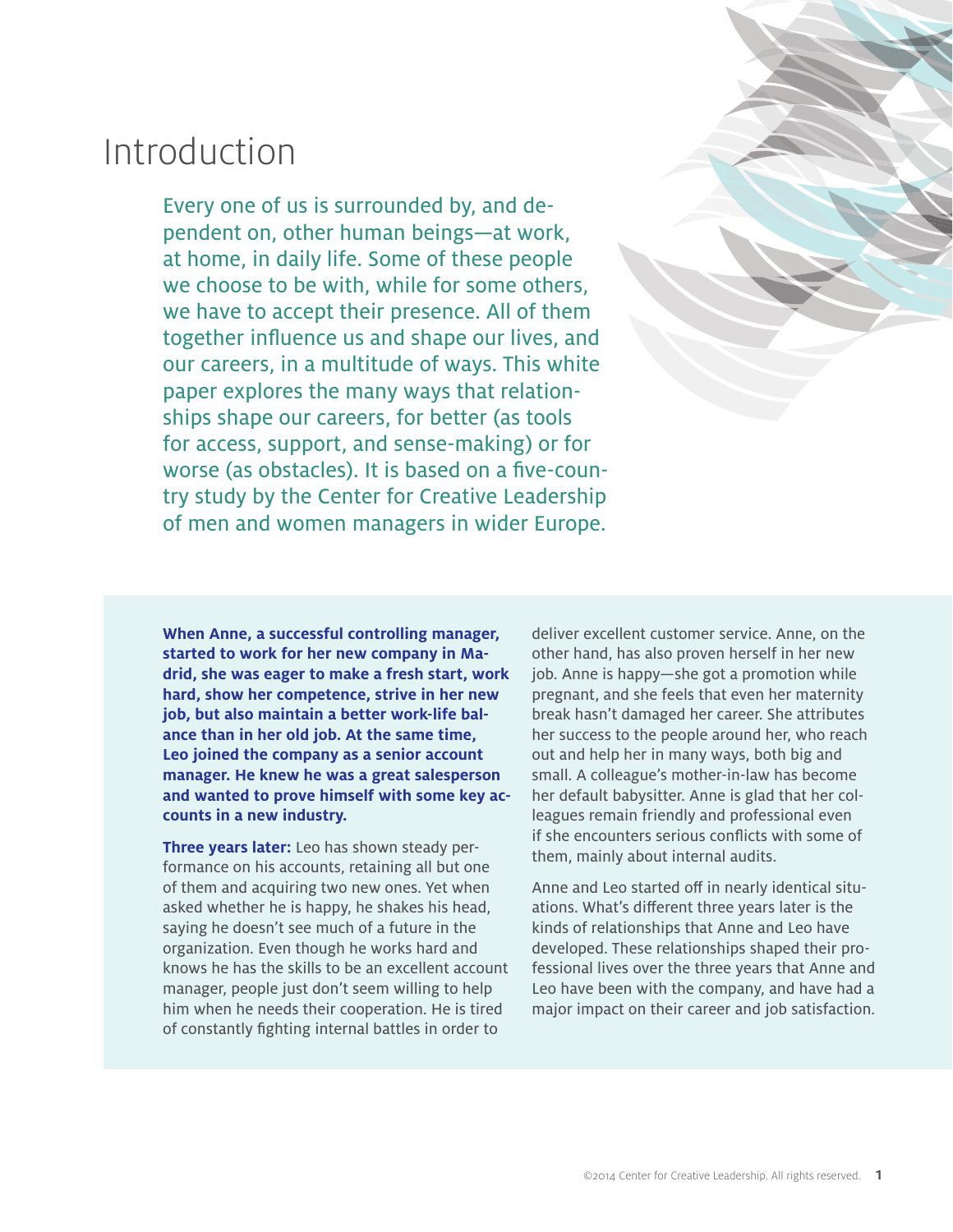In this white paper, we focus on the different ways in which relationships can help or hinder managers' careers. Based on our research with nearly 100 managers, we outline strategies detailing how to utilize relationships to increase one's career success and job satisfaction.

Even though the importance of relationships at work is intuitive, the Center for Creative Leadership (CCL®) undertook this research to gain a comprehensive insight on (1) how exactly relationships matter, (2) what types of relationships are most

important, and (3) how the organizational and societal context might influence the role of relationships for managerial careers. This is crucial to understand as we coach and train managers from around the world. Through our interviews, we wanted to gain a better understanding behind these important questions: How do managers view and describe the variety of relationships that benefit their career? What kind of relationships help a manager's career, and what kind of relationships hinder their career?

To answer these two questions, we conducted interviews with managers from five countries throughout Europe (the Netherlands, Norway, Russia, Spain, and Turkey). We chose these countries because we wanted a maximum diversity of cultural norms and values in our sample, while still maintaining a focus on wider Europe. All interviewees were experienced managers in large multinational firms, originated from the country in which they were interviewed, and spoke fluent English. Through face-to-face interviews that focused on career-relevant relationships, we found accounts, stories, and lessons from 576 relationships the managers had, all of which were relevant to their career. Here are our most important insights:

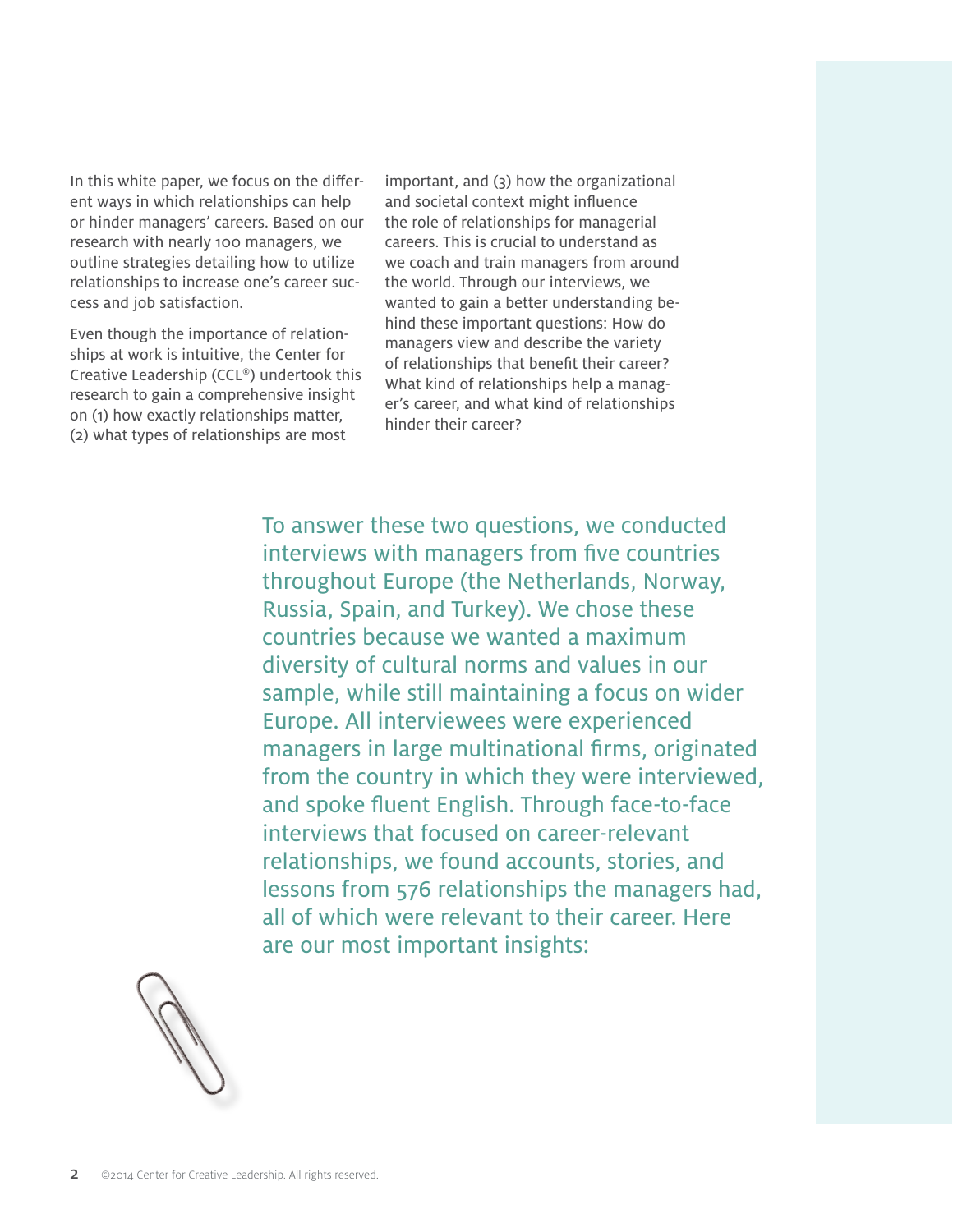## Our Sample at a Glance

**OUR SAMPLE CONSISTED OF 98 MANAGERS IN EUROPE:**

**53 MEN and 45 WOMEN**

**16 from the Netherlands**

**21 from Norway**

**21 from Russia**

**20 from Spain**

**20 from Turkey**

**Average age: 40**

**Years with current organization: 9**

**75% married or partnered**

**70% have children**

**Nearly 100% have university degrees**

**Nearly 100% work for for-profit companies with more than 250 employees**

**Nearly 100% hold upper middle-management positions**

**More than 50% managed employees in other countries**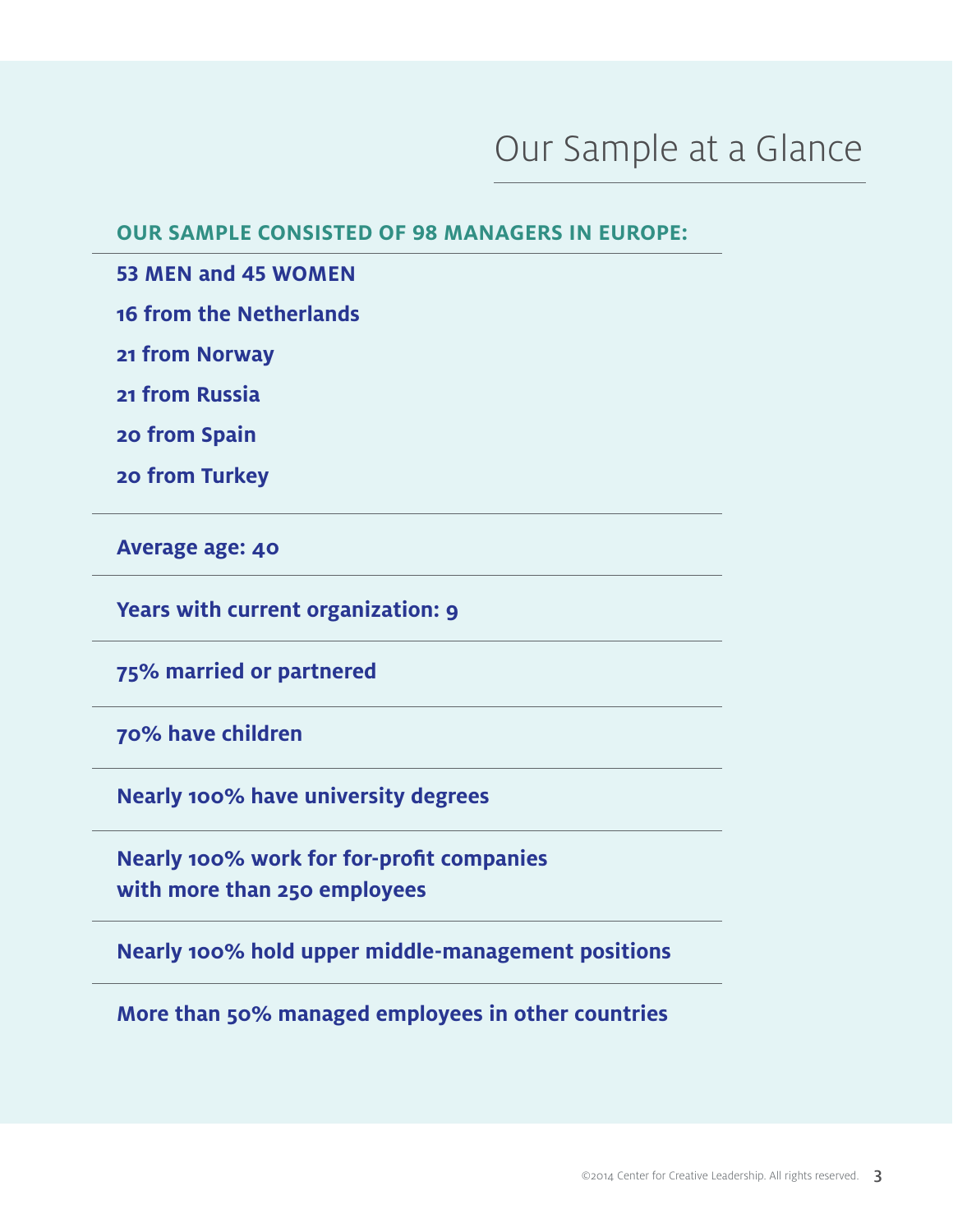## 1. Relationships Can Enhance *and* Impede a Career.

Relationships influence careers, in positive and in negative ways. We didn't directly ask participants to share either helpful relationships that facilitated their careers or harmful relationships that were obstacles, but we did ask them which people were most influential for their career, and why. Overall, our 98 participants reported 487 relationships that were helpful for their career and 89 relationships that were harmful. What this means is that, on average, these managers had a 5:1 ratio of helpful to harmful relationships. The helpful relationships facilitated careers in a multitude of ways, which we describe later in more detail. They can be categorized as access, support, and sense-making.

However, managers should also expect to come across some people who will be obstacles for their career, and learn how to cope with them or even turn these harmful relationships into helpful ones.

The harmful relationships that were obstacles were less diverse in nature. A typical obstacle at work was a bad relationship with one's boss. Bosses have the most direct career impact of all relationship partners, and not all of them act in a developmental way. Most interviewees then said that a change of boss, department, or organization is the fastest way to limit the boss's negative impact on their career development.

"After my first job I really changed function. My first manager didn't give me any opportunity. He knew that I could do many more things and he was just hindering me. There were people in the organization asking for me, which would have meant a promotion for me then, and he stopped it. He just stopped it. He wanted to keep me in the role that I was in. In fact, I had to solve a lot of difficult situations for him in the role that I had then, and I could do that. He didn't want to lose that." (Dutch man)

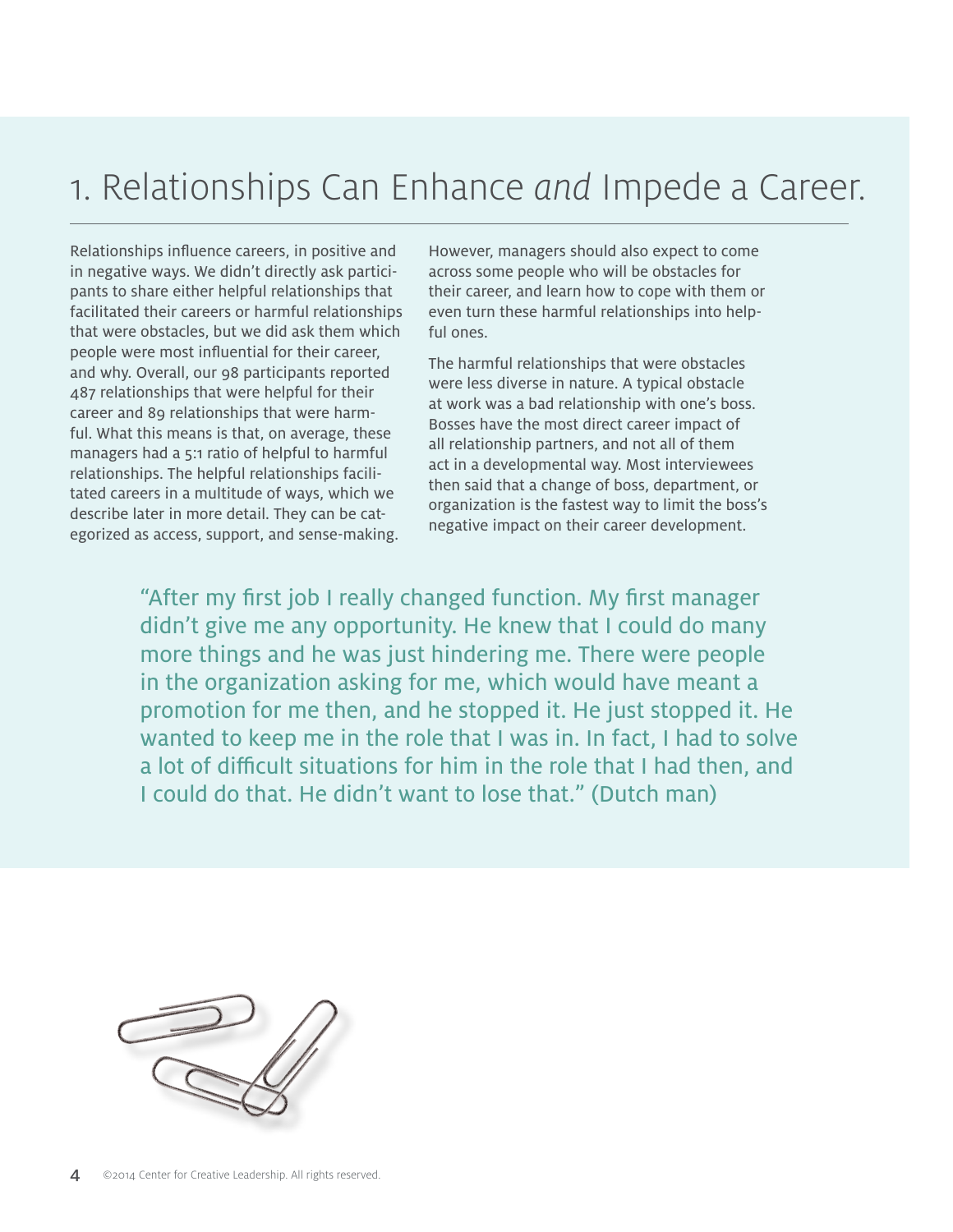A similar case of a harmful relationship was when managers ended up "in the wrong camp" at some stage, due to their reporting relationships or through group dynamics. In times of organizational restructuring or crisis, office politics often change very suddenly, and people might find that they are not well-positioned to continue their career development in an organization because of the relationships they have with those who are labeled as scapegoats or culprits. This is linked to the saying "You can't make an omelet without breaking some eggs." In these cases, a reorientation of career often follows suit.

The harmful relationships that were obstacles were less diverse in nature. A typical obstacle at work was a bad relationship with one's boss. Bosses have the most direct career impact of all relationship partners, and not all of them act in a developmental way. Most interviewees then said that a change of boss, department, or organization is the fastest way to limit the boss's negative impact on their career development.

"I left after the merger with another company. During the merger I had responsibility for the integration of the two companies. I got stuck with an executive board member who wanted to retire and find his time, and didn't want me to assign any additional function to his area. I was an angry young man." (Russian man)

Many participants told us that in some organizations, you could only develop career-enhancing relationships if you were male or a member of certain networks (old boy's club, a golfer, or belonging to a culturally dominant group). In other cases, stereotypes in the organization about certain groups (cultural groups, ethnic groups, or women) determined the types of relationships that people belonging to these groups were allowed or empowered to build. Women in particular told us that in some organizations, their relationships tended to be harmful to their careers, because they felt inauthentic or were nonprofessional.

"When I was younger, I was more attractive and that was a real challenge. Men have difficulties to understand that even if a person is attractive as a woman, she has something in her head. So, that's something that I think is running unconsciously through their heads prettiness, on one hand, and being intelligent, on the other hand, that is a bit of a problem when you're younger." (Dutch woman)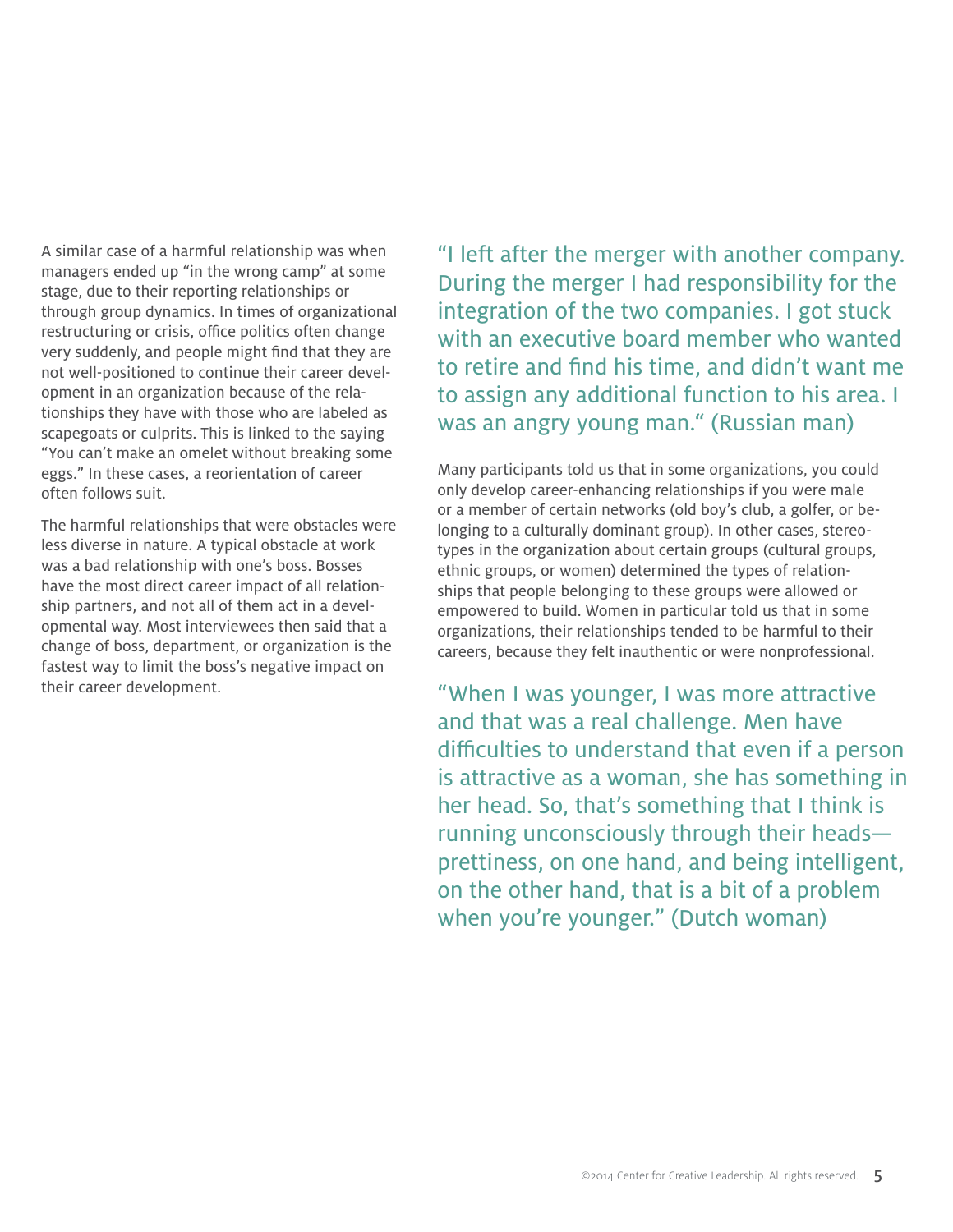

Most frequently, though, relationships were seen as harmful when they involved private values, commitments, and responsibilities that conflicted with one's desire for building a career. In particular, these were relationships with family members, children, and parents alike. Managers had to make a trade-off between career advancement and caregiving responsibilities. Many of our interviewees made a conscious choice to limit their career development or slow it down for the sake of family and caregiving.

"There is possibility to go on an expat assignment and move to the U.S., to our headquarters, but I don't want to. I have a lot of friends here, my parents, my hobbies. I am captain of a cruiser yacht here and participate with my team in regattas. I cannot leave it here and move to the U.S. For me, that is much more important than my job." (Russian man)

Importantly, these kinds of career-limiting relationships were not seen as inherently negative by participants—they were overall very happy with their choice and emphasized that these relationships were more important to them than a career. This is an interesting tension point in that it highlights that even for successful, mid-level and senior managers, career development is only one of their core values, but often not the most important one.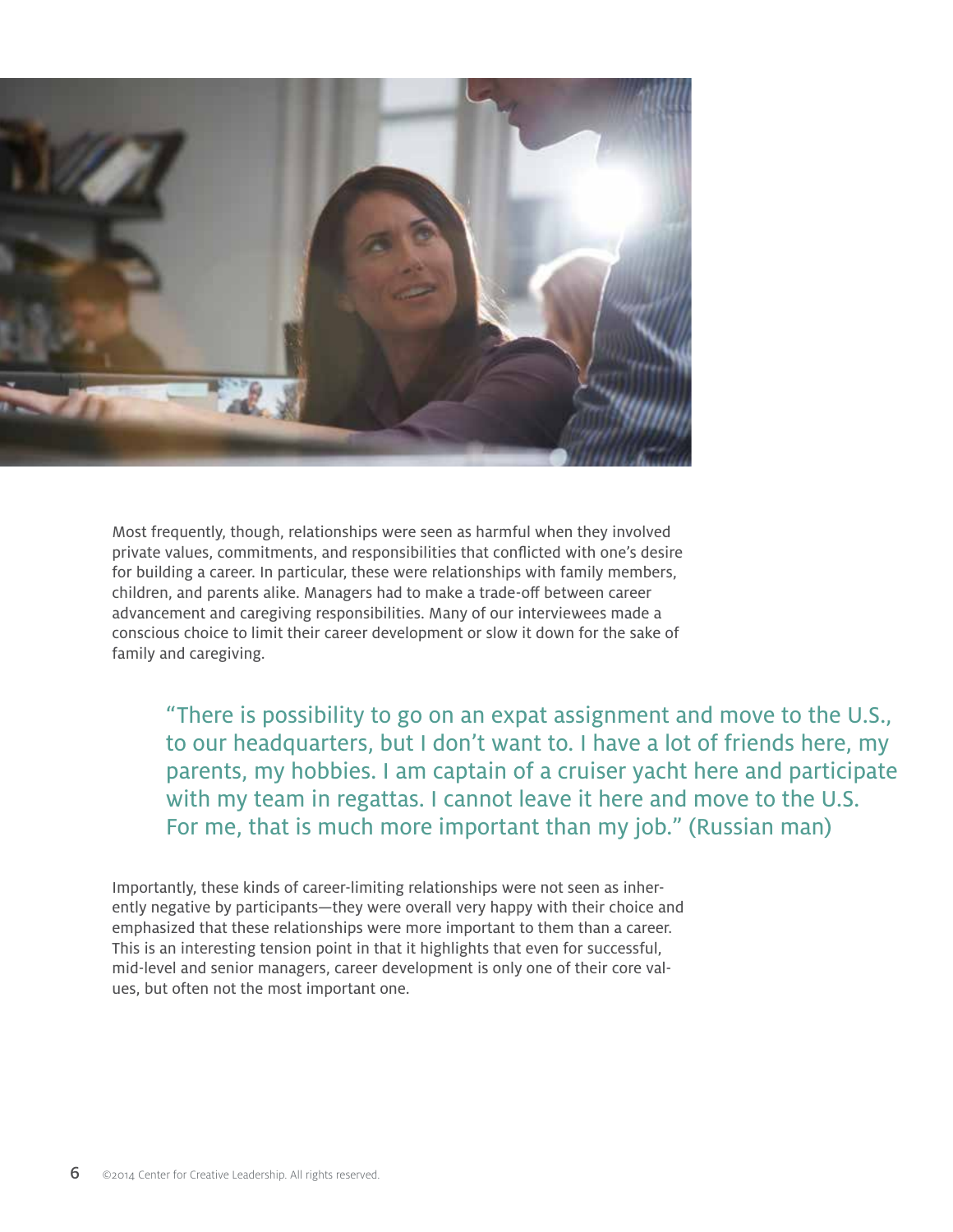# 2. Career-relevant Relationships are Not Bound to One's Workplace.

We set out to explore what kind of relationships are developmental for careers, and implicitly expected to hear many instances about relationships at the workplace—this is, after all, where careers happen. Common sense tells us the most important person for your career is your boss, so we expected—and found—many examples of bosses who helped managers' careers get started or accelerate. Surprisingly, though, many of the relationships that our managers told us about were with people outside of work—family, friends, and professional acquaintances. Even relationships with people of less or no professional experience were seen as helpful for one's

career—we didn't find any one type or kind of person with whom a relationship was only classified as harmful for one's career. The table below gives an overview of these findings:

The harmful relationships that were obstacles were less diverse in nature. A typical obstacle at work was a bad relationship with one's boss. Bosses have the most direct career impact of all relationship partners, and not all of them act in a developmental way. Most interviewees then said that a change of boss, department, or organization is the fastest way to limit the boss's negative impact on their career development.

|                                                                                    | <b>CAREER-FACILITATING</b><br><b>RELATIONSHIP</b> | <b>CAREER-HARMING</b><br><b>RELATIONSHIP</b> | <b>TOTAL</b> |
|------------------------------------------------------------------------------------|---------------------------------------------------|----------------------------------------------|--------------|
| <b>WORKPLACE: BOSSES</b><br><b>AND PEOPLE HIGHER</b><br><b>UP IN THE HIERARCHY</b> | 130 (89%)                                         | 16(11%)                                      | 146 (100%)   |
| <b>WORKPLACE: PEERS AND</b><br><b>OTHER COLLEAGUES</b>                             | 130 (83%)                                         | 27(17%)                                      | 157 (100%)   |
| <b>FAMILY MEMBERS</b>                                                              | 129 (78%)                                         | 37 (22%)                                     | 166 (100%)   |
| <b>FRIENDS AND</b><br><b>ACQUAINTANCES OUTSIDE</b><br>OF WORK AND FAMILY           | 98 (92%)                                          | 9(8%)                                        | 107 (100%)   |
| <b>TOTAL</b>                                                                       | 487 (86%)                                         | 89 (15%)                                     | 576 (100%)   |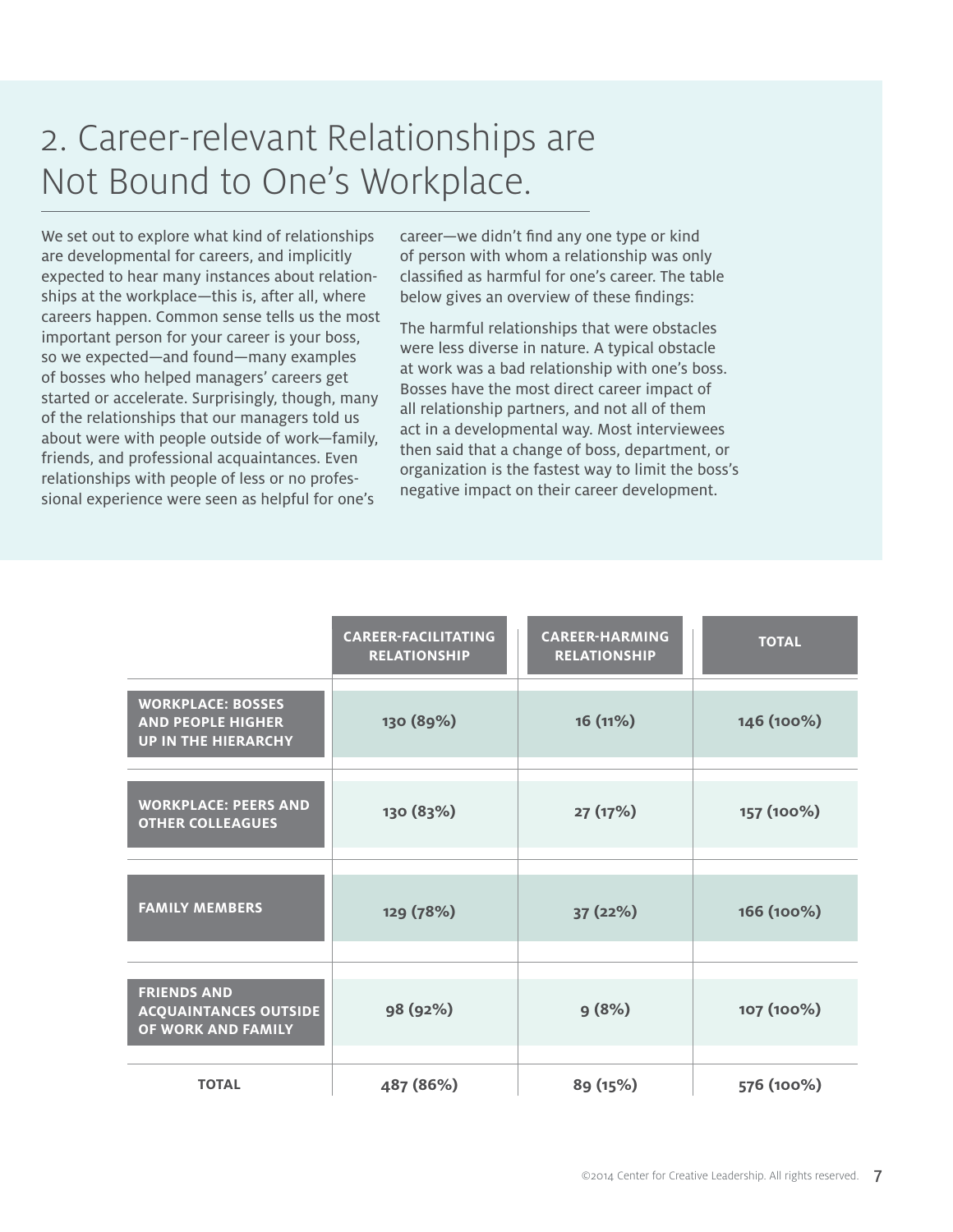Interestingly, this shows that over 40% of all careerrelevant relationships were with people outside of work, in particular family members. This included one's spouse, parents, children, grandparents, as well as more distant relatives. Moreover, career-relevant relationships at work were pretty equally split between one's peers and colleagues on the one hand, and one's bosses and superiors on the other hand. Thus, even though it is often endorsed for managers to be able to "manage upward" to develop their career, there are clearly many other people at work who are equally as important for career development and who are not in a hierarchically higher position.

# 3. Relationships Impact Managerial Career Development Directly and (mostly) Indirectly.

Looking at all the rich examples of career-relevant relationships that participants shared with us, we realized that relationships shape careers both directly and indirectly. The direct impact of relationships for career development can be in forms of giving access, providing support, or being an obstacle to career development. In particular, relationships with bosses tend to

directly impact the careers of our interviewees. For some, bosses act as career stoppers; for others, bosses directly enhance managerial careers through hiring decisions, granting a promotion, or a development opportunity or training. The latter is depicted in the story of a female manager from Russia:

"After graduating, I worked almost two years for another company and then I moved to my current company. And you know who moved me to this organization? My previous boss. He had started working for this organization and after a year, invited me to join him, and we are now applying the same successful process for our current organization as we had applied in the other company. Even now, we're still working together and we keep a friendly relationship." (Russian woman)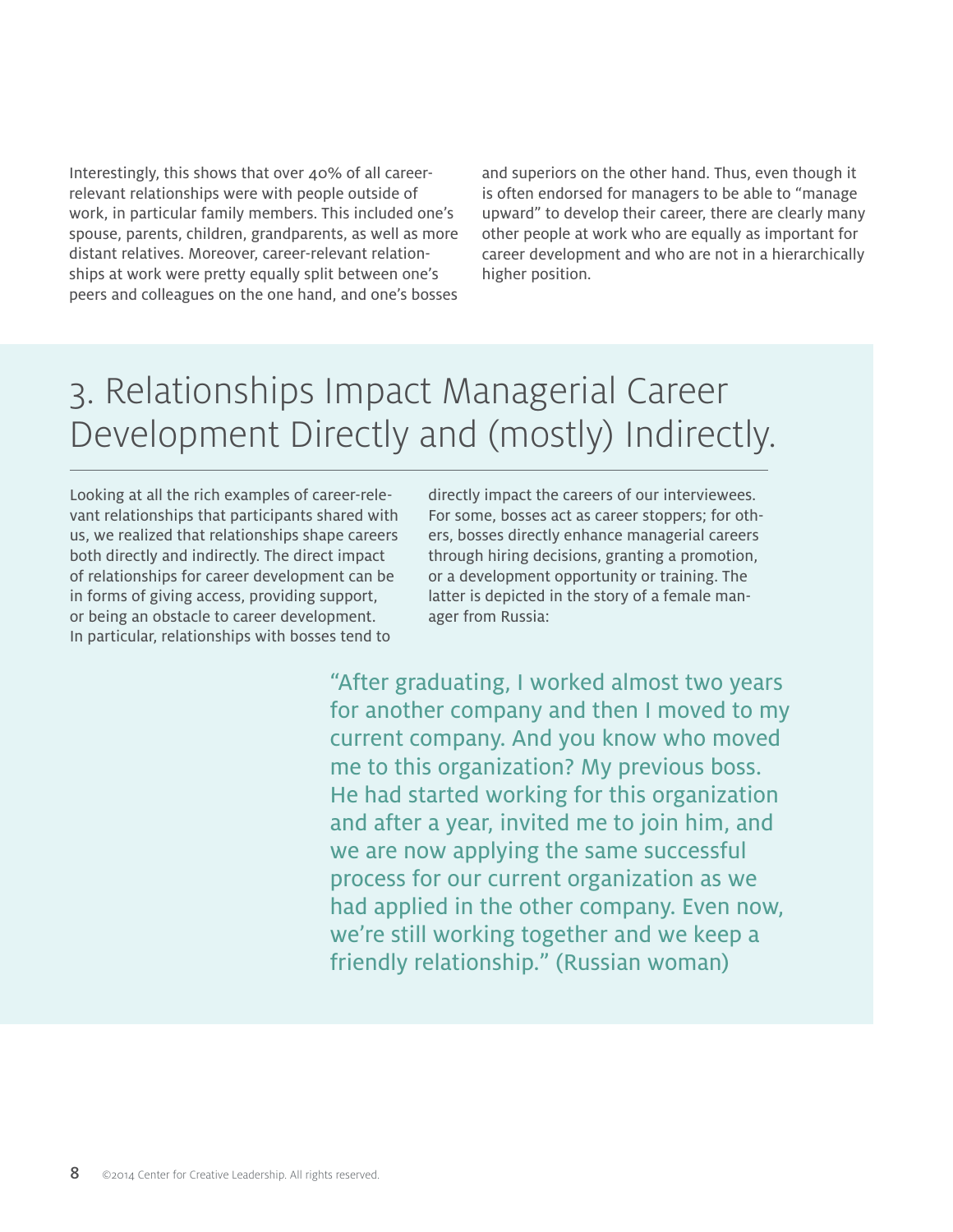For most other relationship types, however, the influence on managerial career development is more indirect. In these relationships, the influence is similar to that of the function of a lens for our eyesight: It enables us to see things more clearly and in more detail. The clear vision we get from our eyelenses helps us make sense of what we are looking at and understand what it is that we see. Similarly, relationships

can help us see more clearly that we need to focus on specific activities or behaviors and make sense of our own career development. In the following, we describe in more detail the specific functions that relationships have in this lens model. Note that any relationship is not limited to only one of these functions—indeed, they easily can go hand-in-hand and are complementary.

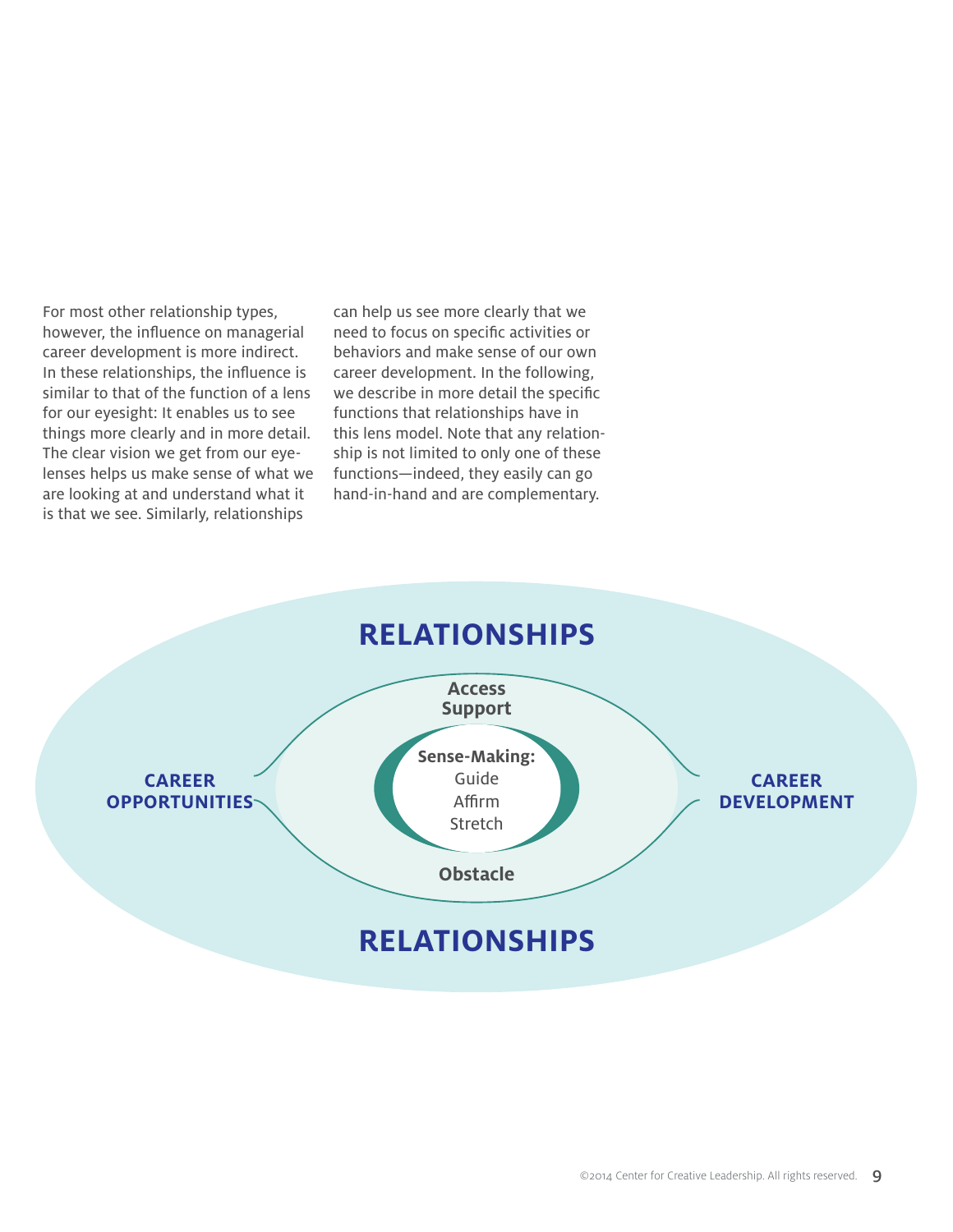### **Relationships as an Access Tool**

Relationships give access to careerrelevant information and opportunities. This function can materialize in a lot of different ways. In a very direct manner, as described above, relationships give access to new job opportunities. But relationships can

also provide access to resources that help managerial development, such as expert knowledge, politically useful information, and opportunities to influence senior stakeholders.

"There are several senior engineers in my company of very, very high technical value. I can learn from their expert knowledge and that helps a lot and is very fruitful for the technical aspects of my work." (Norwegian manager)

Relationships also open up new networks inside and outside the organization and highlight new job openings.

### **Relationships as a Support Tool**

Relationships, whether at work or elsewhere, are a basic human need in that we are social beings. In these relationships, we get support from others who listen, accept, and care for us—and this kind of support is also beneficial for career development. Managers in our study were clear that the emotional support they got through relationships helped them through difficult times, but it also strengthened their resilience to

pursue specific goals and their career development. Psychosocial support from others—often friends and family, but also colleagues at work or even bosses—is a powerful booster of self-confidence and motivation. Especially in times of crisis and high challenge, such support enables people to achieve results and overcome obstacles.

"We've been through a significant series of acquisitions over the past five years, and it has been a difficult part to integrate people and let go of many people that were excellent professionals. But still they need to be let go. [At] a certain point in the process, support from my management team, was vital. I don't think that I, by myself, could have made it through." (Spanish woman)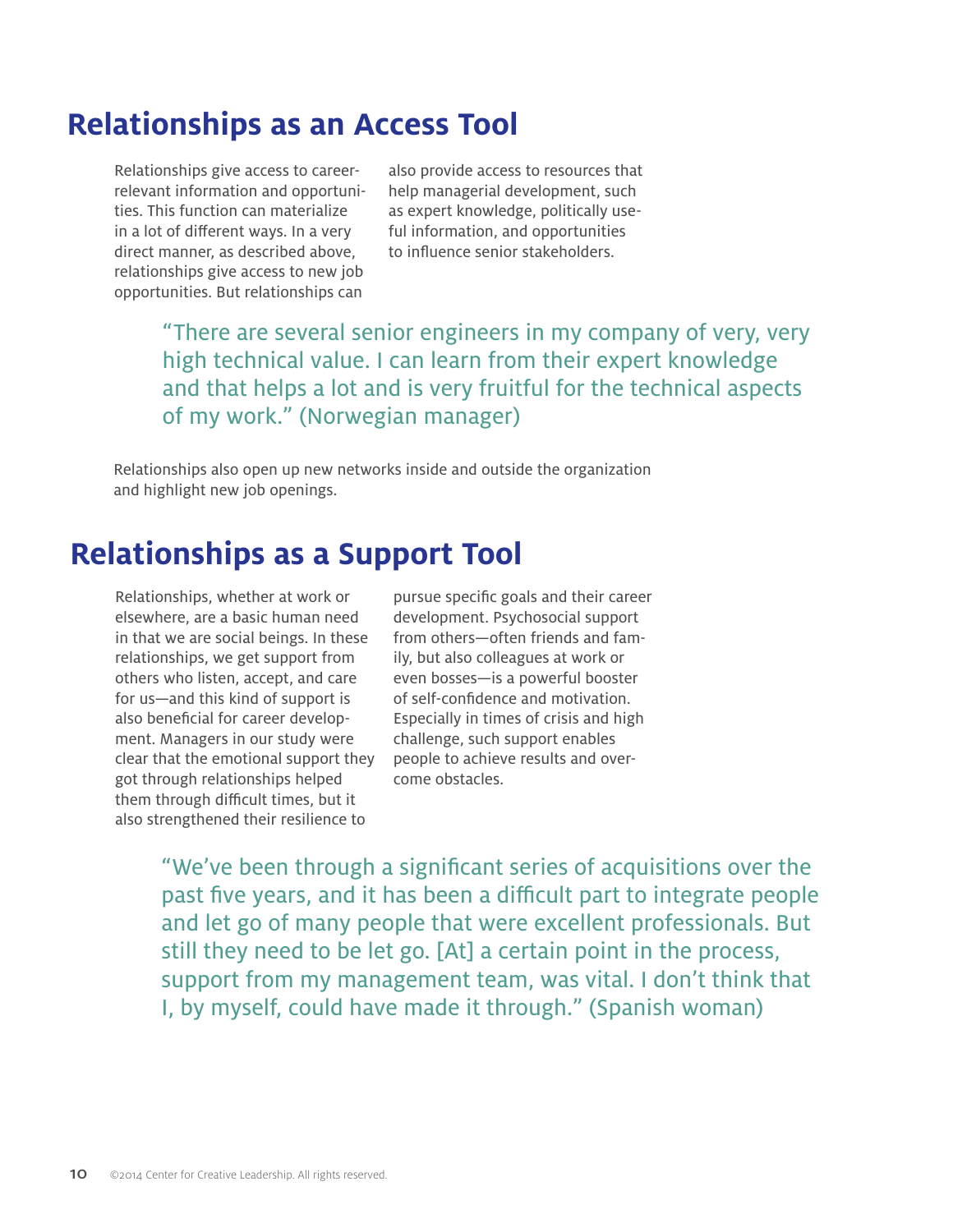"A long time ago, I remember a conversation with my father when I was offered my first fixed job with the company, and I was a little bit afraid if I was going to be able to do it or not, and my father told me, he says, 'Don't you ever think that you cannot do things. Go ahead and

do it,' he said. And those words I've brought along with me for the rest of my life. And that type of encouragement, and being a little bit brave, and although you're a little bit scared, but still have the selfconfidence to do things. I think it's important." (Norwegian woman)

#### **Relationships as a Sense-Making Tool**

In the interaction with others through career-relevant relationships, sense-making is a very important aspect often overlooked. Sense-making refers to the process of assigning meaning to a phenomenon or development. Thus, in our case, relationships were helpful for managers to make meaning of their career and career development: Relationships would help them define what they want to achieve and why; confirm their understanding of how they develop, as well as how other people develop; encourage them to stretch themselves for their own development; and challenge their implicit beliefs about their potential and career goals. This form of sense-making is clearly different from psychosocial support or empathy. Such support might or might not be there in the relationship, but even if no support is present, the sense-making function of relationships in and of itself can be seen as helping managers in their careers.

> We found three ways in which relationships help managerial sense-making:

**Guide**, **Affirm**, and **Stretch**.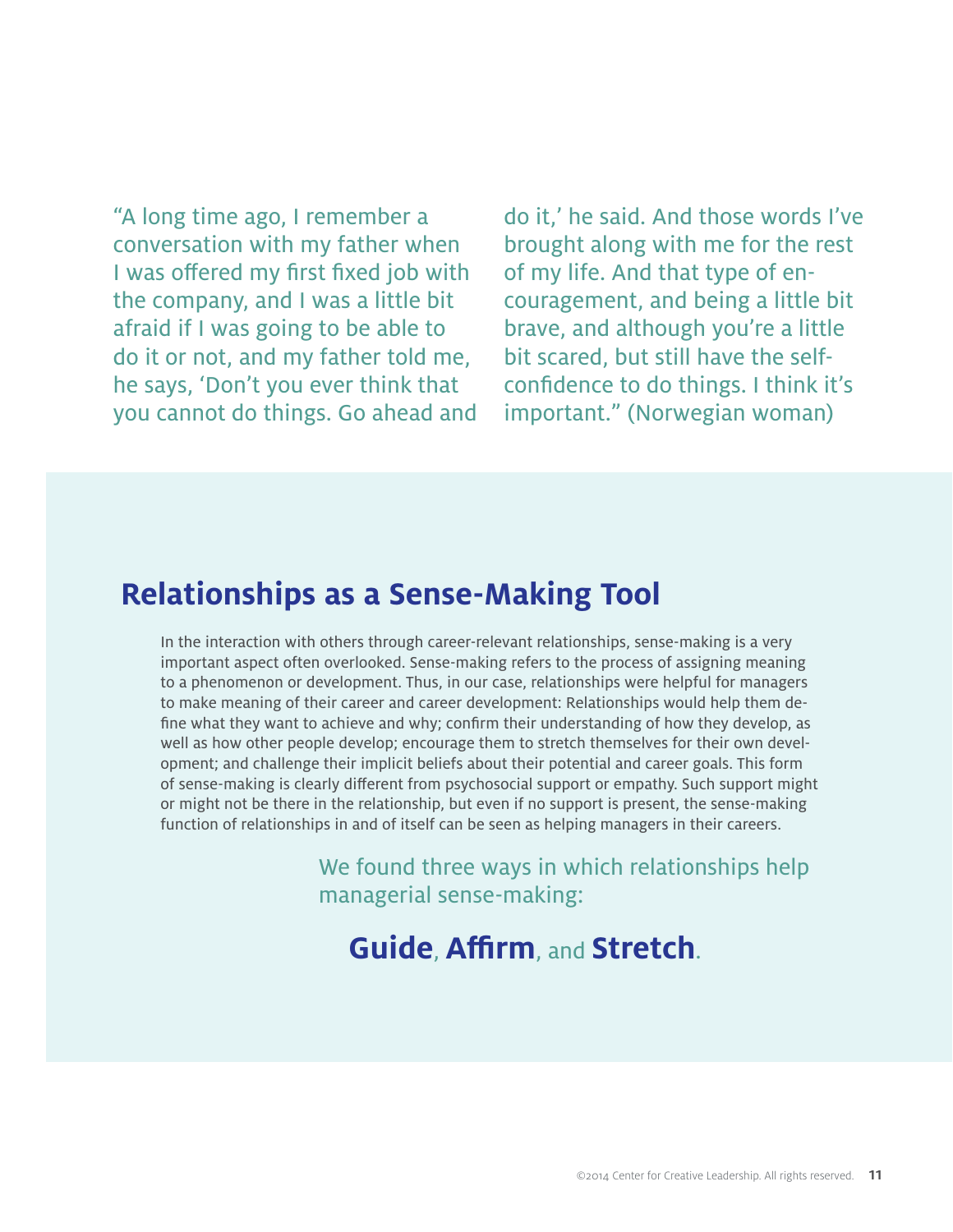## **Guide:**

Relationships with others provide guiding examples. Such guiding examples could be role models or mentors. Parents or other more experienced or senior people may play this role, but also friends and others who simply share their experiences with a manager and thereby enable vicarious learning help guide managers as well. Of course, such guiding can also be very direct in the form of practical advice and tips. Guidance can also come in the form of what not to do—learning from other people's mistakes or the consequences to their own career decisions is a powerful source of guidance.

> "There were some good role models that helped me a lot in learning the right way of doing things. But there were also role models who were, in my perception, very different and difficult for me to work with. At the time, those cases created a crisis for me, but looking back, they were one of the biggest learning experiences I had for managing and leading people." (Turkish manager)

"My sister, who holds a senior position in an international company, guided me. Three years ago I was offered the position of commercial director in a chain of specialty supermarkets, eight stores and expanding fast. My sister told me: 'Sure, you can leave now to that company. It's a good place for you. But in the future you always have to work in Russian companies. After you work as a Finance Director in Russian company, it will be almost impossible for you to move again to a foreign company.' So I stayed in this international company, because I want to have an international career." (Russian man)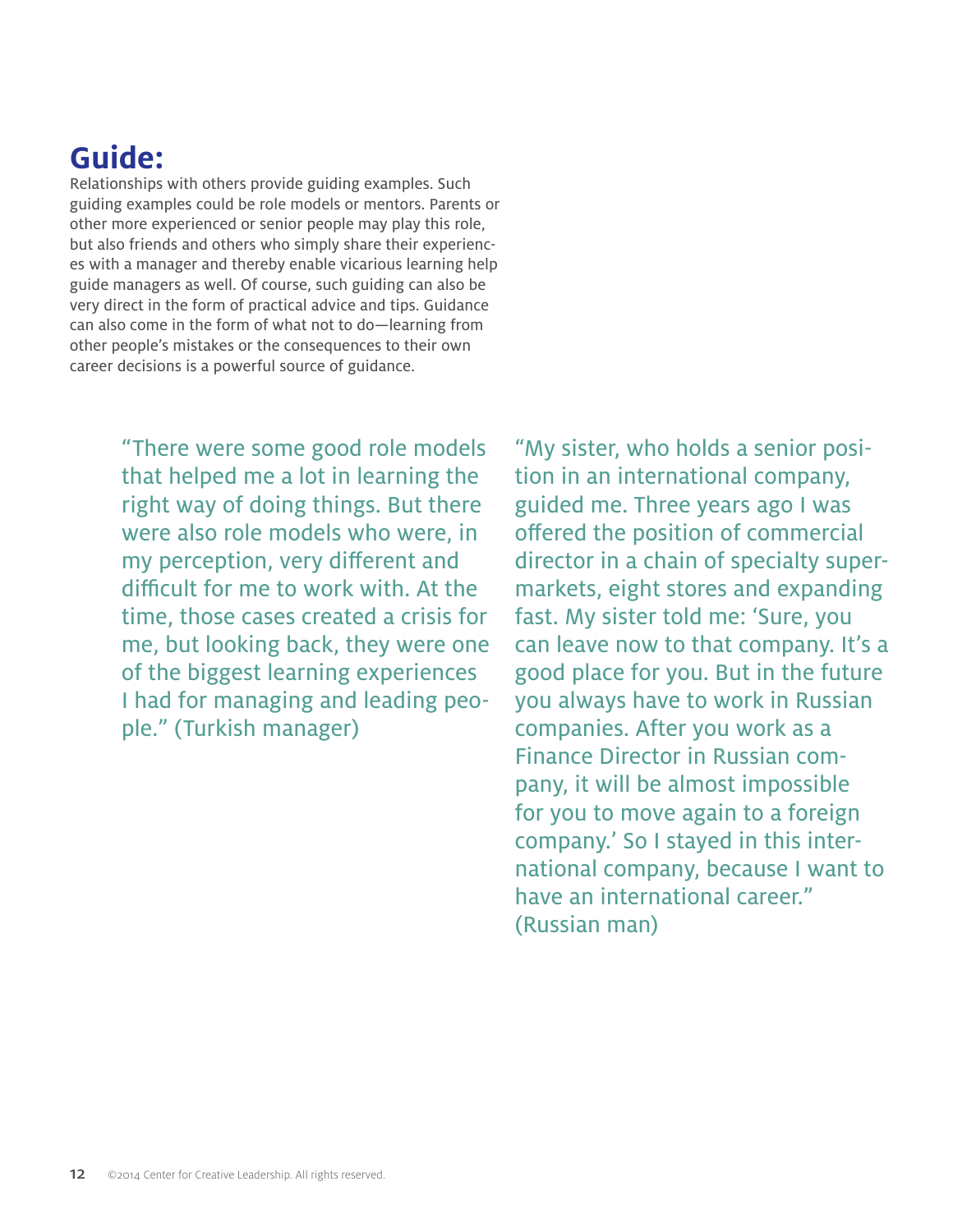## **Affirm:**

Career-relevant relationships allow managers to check their sense-making of their career and their strengths and development needs with others in a trusted environment. Especially for middle managers, such sense-making help is important to calibrate their understanding of what's going on in their own career development, as well as in the

career market inside and outside their organization. In a day and age when careers are not directed by organizational hierarchies, but are created proactively by managers themselves, confidence in one's chosen career path is a key requirement for successful careers. This confidence is achieved through social confirmation.

"I had quite some external coaches and advisors for periods of my career, and that was very helpful, because sometimes it doesn't feel right to talk about things with people within the organization. I came into top management with a different background from the rest of the people—15 years younger, different gender, and no commercial or sales background as I am a lawyer. It was good to have an outside perspective at that time." (Norwegian woman)

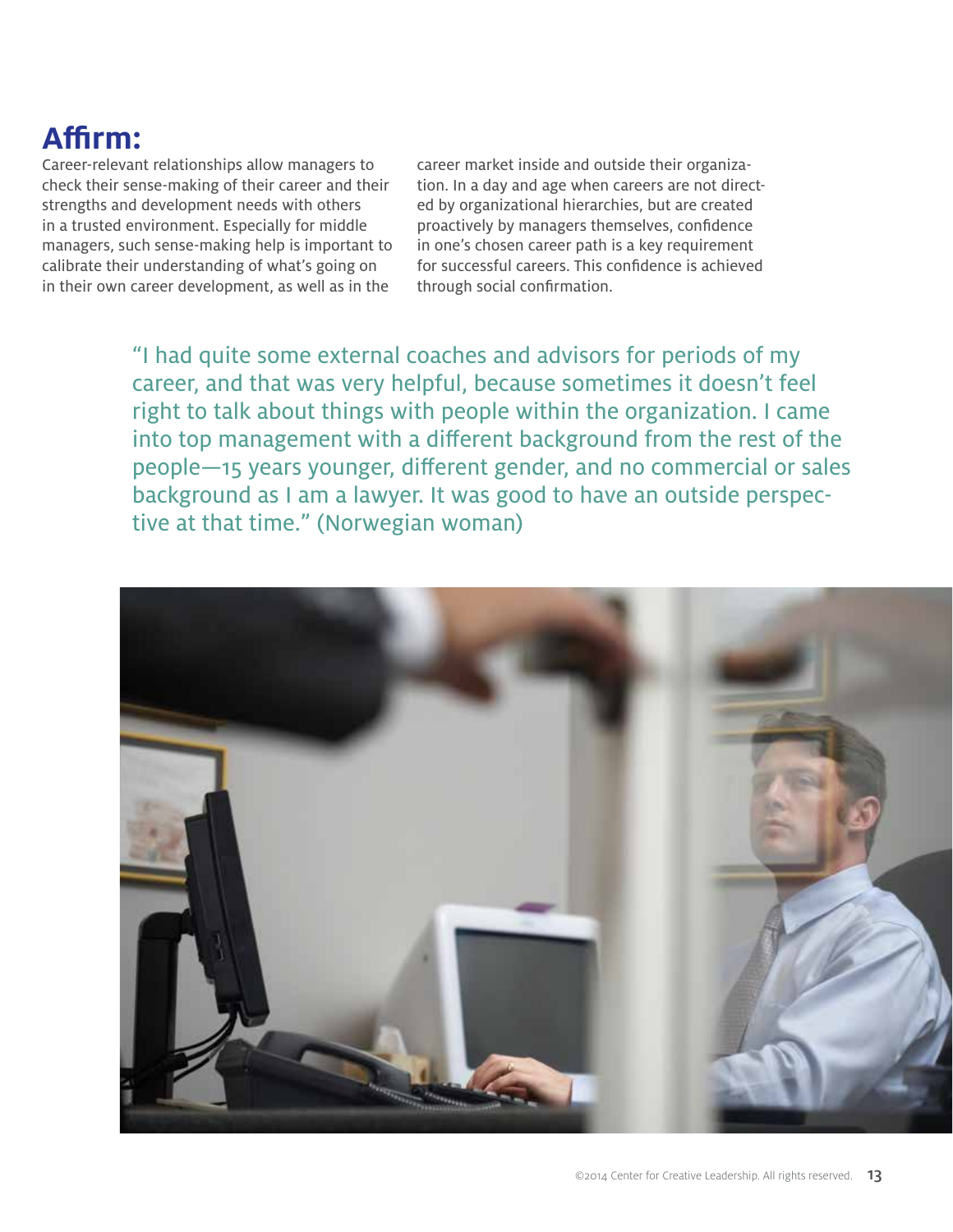

### **Stretch:**

Relationships help managerial careers by providing ways a manager can learn from experience. Particularly if the relationship partner has a very different perspective or take on an issue, this is a huge opportunity for a manager to reframe one's own experience, understanding it to a deeper

"My manager was one of the people who pointed out to me that I had a problem with one of my colleagues in the management team. And it was going on and I said, 'I just don't understand this guy, why is he acting that way? I just don't understand why he treats me this way.' He said, 'Well . . . have you ever considered that he might be frightened of you?' And I was like, 'Hmmm, No.' I had never, ever given that any thought. Having him confront me with how people see you and how you behave and how people react to that, that was really helpful for me." (Dutch woman)

extent and within a broader context. Our participants described this as a stretch—being confronted with a totally different perspective often felt uncomfortable, but it enabled them to make better sense of their career or the task at hand and therefore was beneficial.

> "My wife always helps me. Sometimes we talk about recent trends in the business world or in the world at large. It may seem unnecessary to talk about the things that people in the UK are struggling with, but you may just discuss it from our angle and it can add to your future decisions and your future discussions." (Turkish man)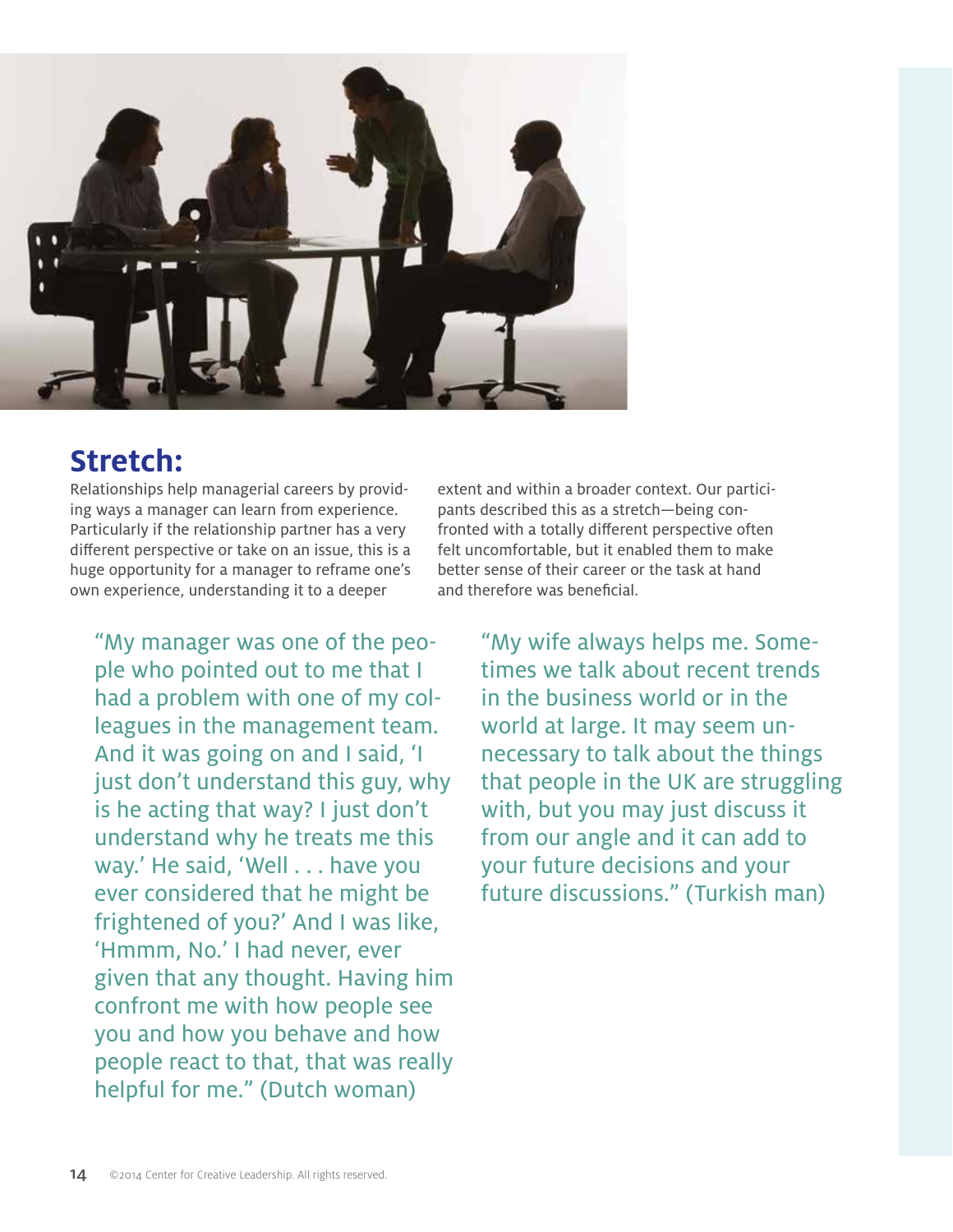## **Relationships as a Developmental Challenge**

We already mentioned that not all career-relevant relationships were necessarily helpful for careers—indeed, some relationships were harmful or obstacles that limited people's careers in ways that couldn't be helped. However, we found that some of the relationships that could be career-limiting or harmful were reinterpreted by managers as developmental challenges. Interestingly, this interpretation opens up the opportunity for personal and professional learning from overcoming "obstacle people." For example, one interviewee reported that he solved a relationship conflict with his boss, which could have turned into a serious obstacle:

"My first month or so in this work, I was working with a boss whom I totally misread. I thought he didn't want me to be as active and taking so much initiative because it looked to me like he killed it all the time. And then suddenly he was disappointed that I hadn't performed. He was too stressed to be able to get his own priorities right. So he didn't use enough time for me to develop and then I

stopped developing, and I thought that was what he wanted because he wanted to prioritize his own stuff first. But when the deadline came, he was angry for me for not pushing harder. As soon as I found out his problem, which took a month or so, then we solved that issue very easily. And I now was able to communicate, and he still is one good colleague of mine." (Norwegian man)

Another type of developmental challenge was relationships that instilled limiting beliefs in managers or made them lose their own confidence. These limiting beliefs could concern the manager ("Nobody in your family has done this before, so why should you be able to?"), the task ("This is impossible"), or the organization ("Don't hope that you can achieve that goal in this organization"). Overall, we don't discredit that, sometimes, managerial aspiration and motivation is rightly cautioned by experienced others—but our participants were very clear that some relationships led to them losing their belief in themselves and their capabilities to reach a desired goal. Picking themselves up from these situations and finding a way to regain their confidence and motivation was an important lesson learned from such relationships.

"If they see and if they know how competent I am in that area, they will start believing in me. Of course, that is not always the case. And then sometimes I feel like 'Oh, I should have better done something else. Because I had no role models who succeeded at a certain task before me, so how could I?'" (Dutch man)

One manager told us he used bosses "that didn't work out for him" purposefully as a stretching tool to enrich his sense-making of his own career. Rather than letting their lack of support or encouragement limit himself, he reframed them as a challenge and tried to "prove them wrong," thereby mastering skills he would never have mastered without this challenge.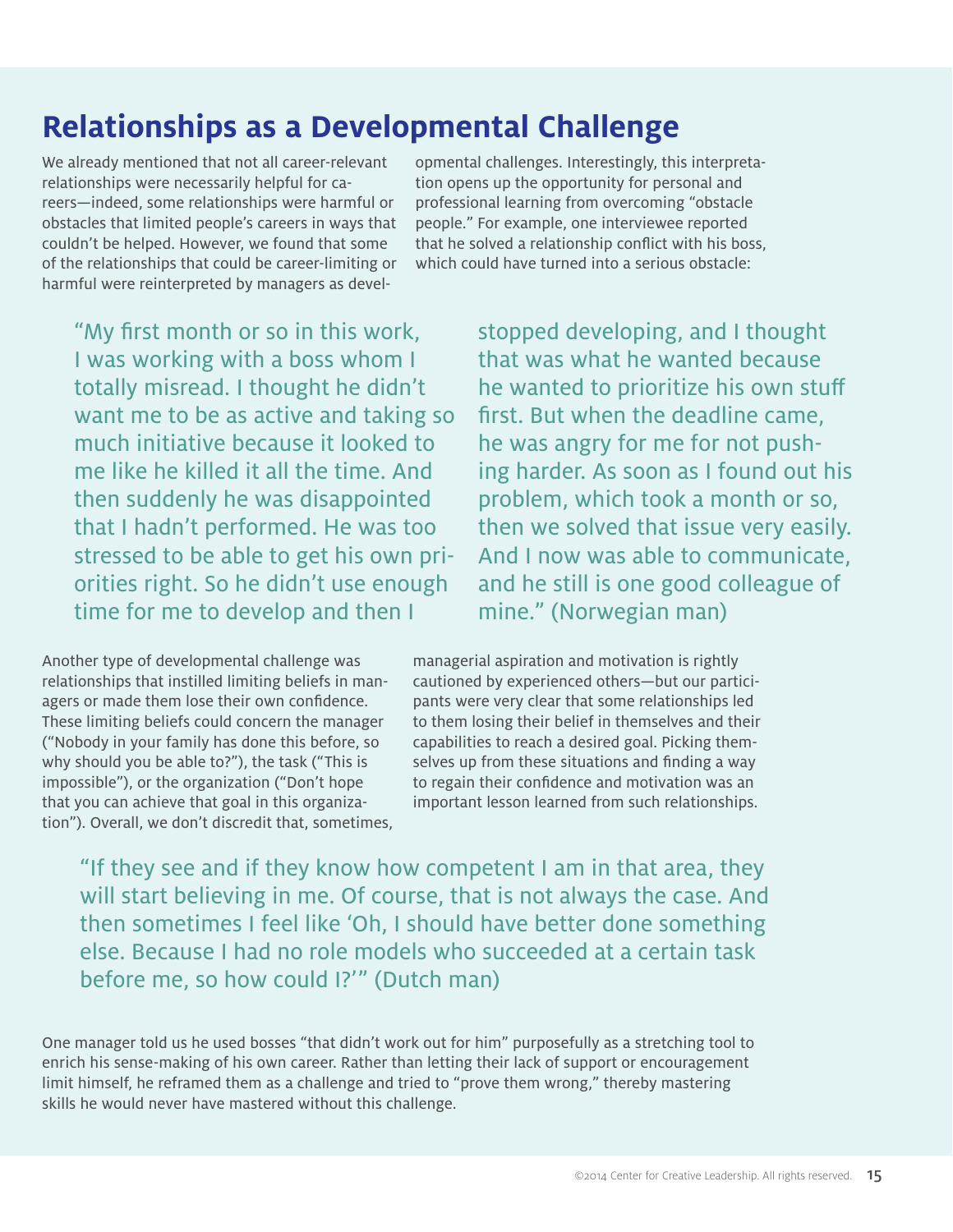# So How Can I Maximize the Developmental Impact of My Relationships?

We all need relationships with others, both within and outside of work. And certainly our relationships serve multiple functions. However, our growth and development as managers is impacted significantly by others, as this white paper has shown. To maximize the positive impact on your own development and the development of those in your organization, you should:

#### **Work on your relationships to keep them healthy and stable.**

Overall, it is hard to foresee whether and which relationships might become a career obstacle, or whether an obstacle-type of relationship bears career-relevant elements that are positive. Many relationships that become obstacles start out with a positive influence on a manager's career, but this positive influence has waned over time, external circumstances might have changed, or the quality of the relationship might have deteriorated.

### **Remind yourself that any rela- tionship can be career-facilitating and limiting at the same time.**

This also showed up in our research. For example, while family support for child care was often mentioned as an enabler for female managers to go back to work, it was also a limiting factor for international career moves. It is important to ensure you get the balance in your favor—that the facilitating nature of a relationship outweighs the limiting nature—or else you want to change the relationship or reconsider having it at all.

#### **Make a realistic assessment whether your circumstances can change, which would influence the developmental value of a relationship.**

In our interviews, many managers reported they could turn around a relationship and make it "work" for them—but they were also clear on the boundaries of their influence.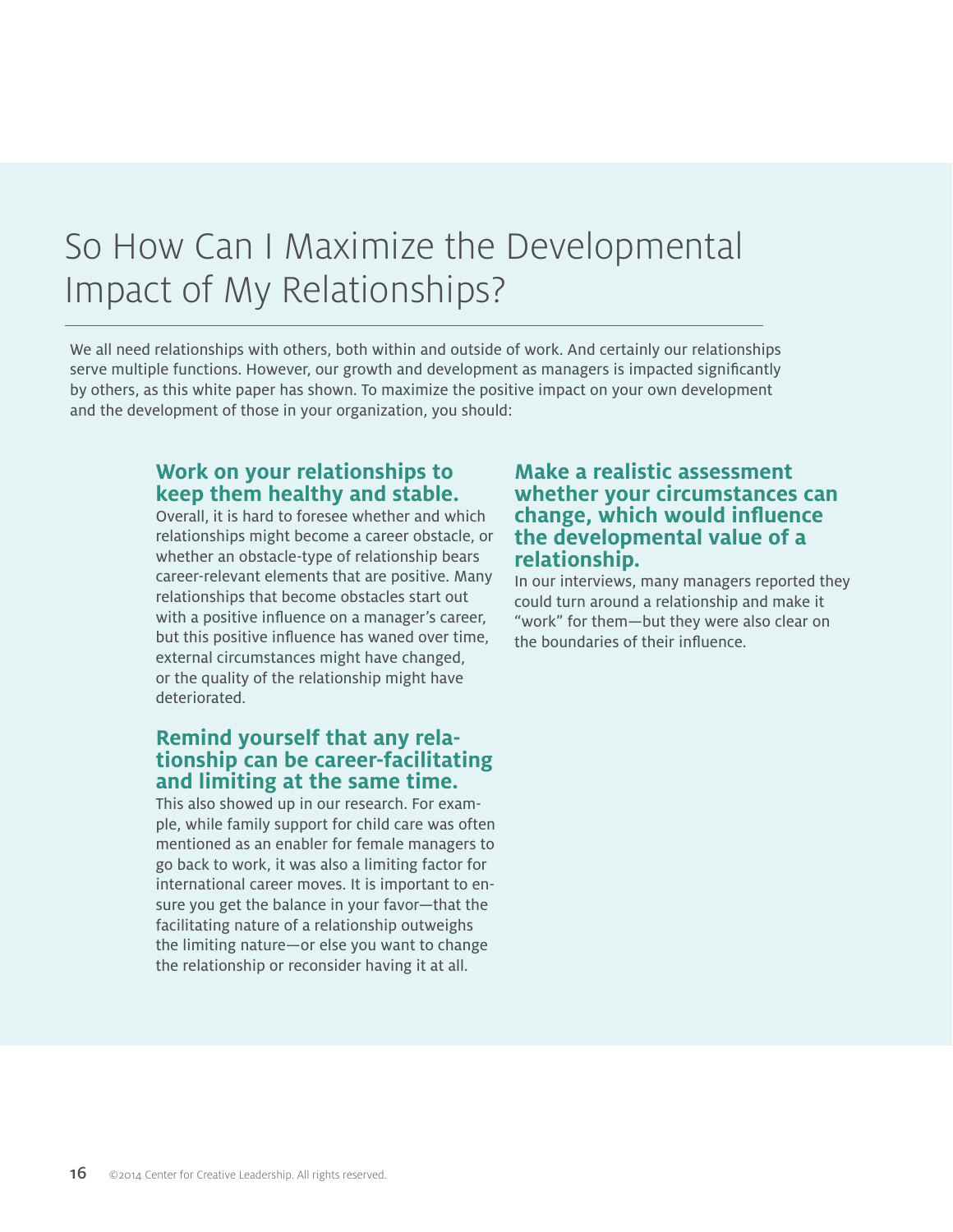

"I have a really great relationship with management these last years. In the beginning I felt that they had to get used to me. Then the feedback I got was okay. If I would have had to change that, I would have had a problem because then I would have had to go. Because you also have your own way of doing things and you have your drive and your character and you can adapt to certain things, but you cannot and should not change yourself as a person. And if you don't fit in that surrounding in that world, then you have to go. And that's very clear." (Dutch man)

"The relationships with people are tough sometimes because all people are emotional and sometimes you need to spend like a quarter or sometimes even 50 percent of your time like to create some good relations with some person—to understand his emotional part or to understand this person or personality. Only when you're able to understand the person, then you're able to work with the person." (Russian woman)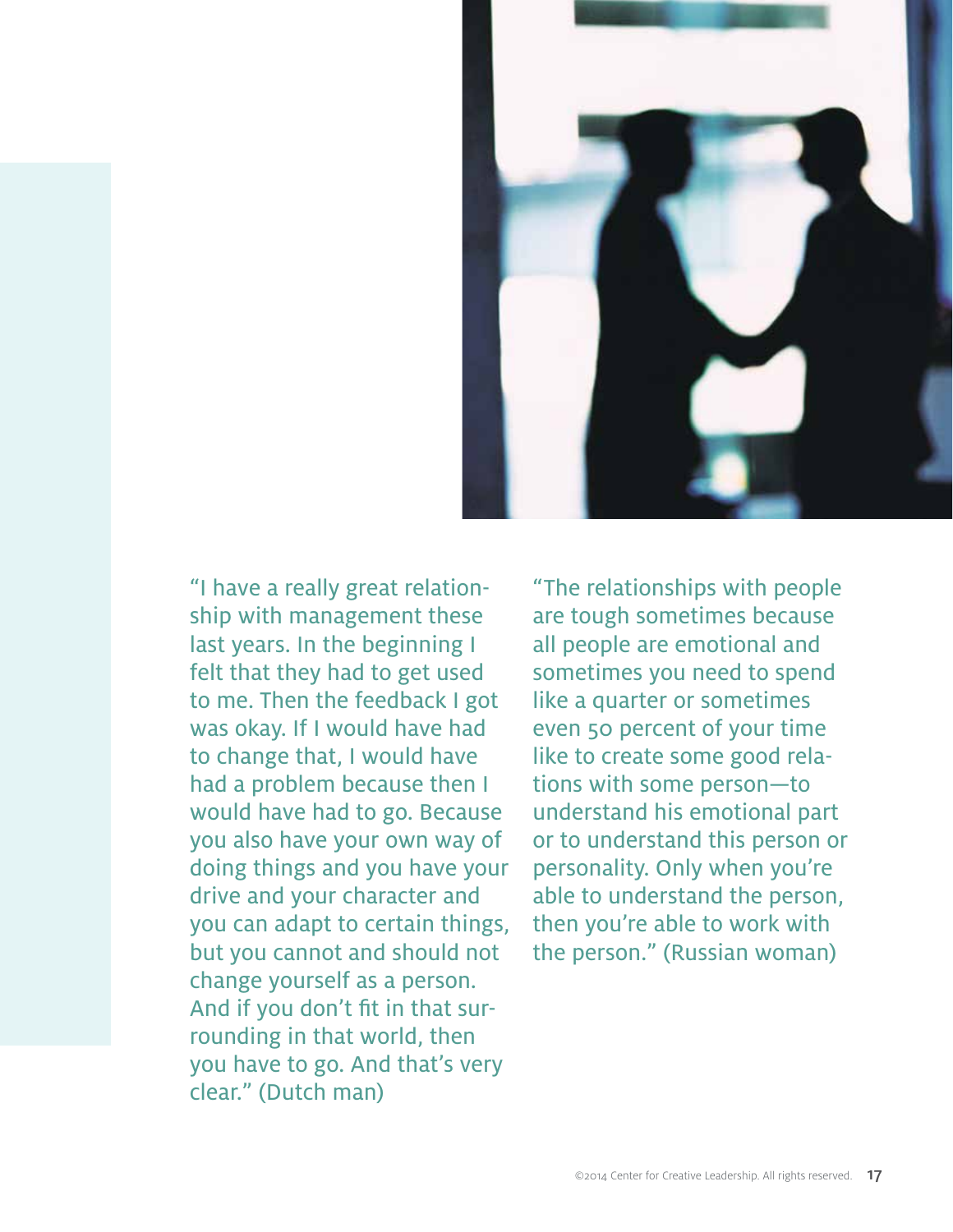# So How Can HR Professionals Use This White Paper?

Organizations routinely create relationships to foster career development and mutual support of their employees. These relationships can take very different forms: They can be dyadic or networks; they can be official or unofficial. Many of them are initiated and maintained by the HR function. Talent managers discuss mechanisms as diverse as employee resource groups, networking events, team outings, mentoring programs, buddy systems, and enterprise social networks. Yet in order to know how these mechanisms can be used effectively, it is important to understand how and why they help people's careers—and how they might hamper careers, too. This white paper has shed light on these important questions and can help organizations foster relationships that are truly career-developing for all stakeholders. Here are some suggestions for HR professionals:

Especially in today's modern world, where technology enhances productivity and performance across multiple domains,

relationships are increasingly important for both the work of the organization and the career outcomes of the individuals.

However, a developmental relationship is of a different quality than just adding someone to your LinkedIn contacts. Create awareness within your organization that developmental relationships are a great asset, but one that needs to be cared for and maintained regularly. You can support people in the organization by offering workshops and tools for relationship management and maintenance.

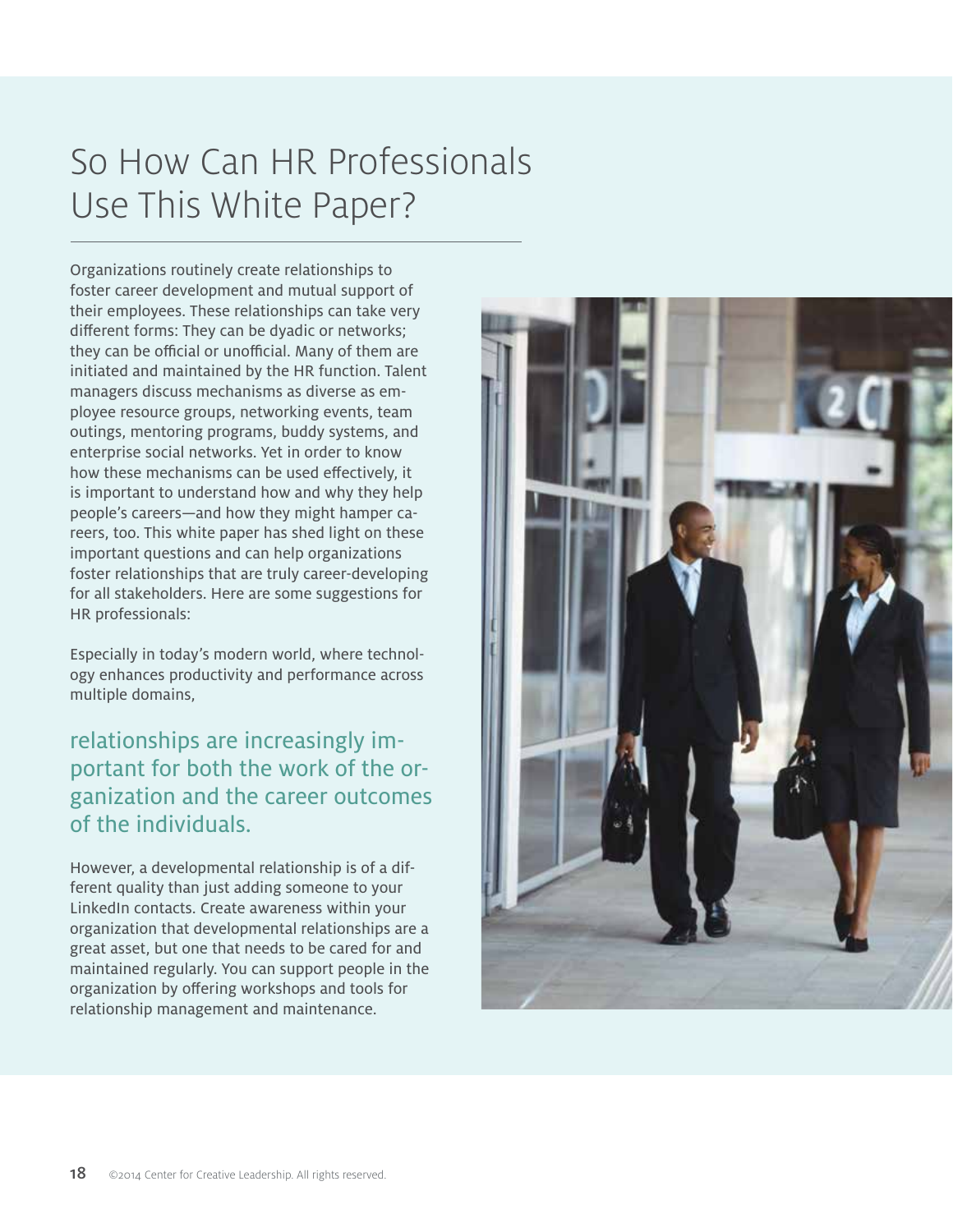#### **Create opportunities for employees to establish meaningful relationships that are also career-relevant.**

Simply having an employee resource group, a mentoring program, or a buddy system is already a step in the right direction—these networks often provide great access and support. The beneficial career impact of relationships can be increased even if such networks and systems offer opportunities for employees to affirm, guide, and stretch each other, e.g., by including peer-coaching sessions, routine career discussions, and feed-forward exercises.

#### **Utilize relationships as a resource for career development in uncertain times and times of crisis.**

Relationships are *free*—you don't need an HRD budget to utilize them for career development. As our insights have shown, relationships help people make sense of their career and navigate the career jungle, which is particularly important in times of constant change, complexity, and ambivalence. Relationships give us security, recognition, warmth, inspiration, appreciation, love, new perspectives, self-awareness, opportunities, and care. They replenish our resiliency and agility, and therefore allow us to flourish in challenging times.

#### **Relationships are a tool of proactive career management and can comple- ment planned career development.**

In times when career mobility, agility, and learning orientation are key drivers for careers, organizational planning tools for managerial careers—such as career paths and unified talent ratings—are often seen as less useful as they are soon outdated or operate too slowly. De facto careers are less and less planned by organizations and more and more self-directed by managers themselves. Relationships as a tool for career development fit perfectly with this focus on proactive career management for leaders, as they are always available, easy to access, and need very little to no management or supervision from HRD. They are a development tool ideally suited to help managerial career development in the twenty-first century.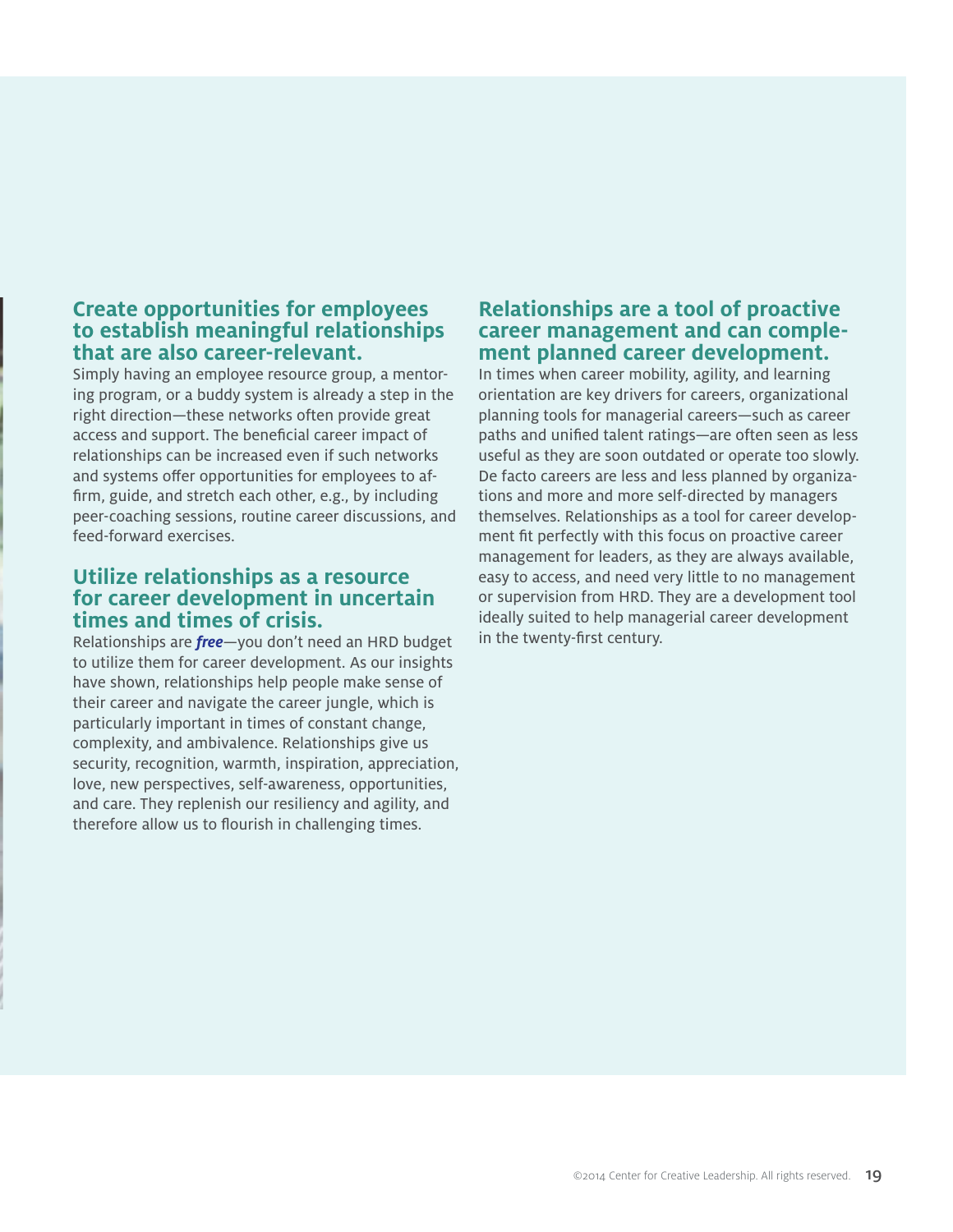# Snapshot Relationship Analyzer

Take a minute to analyze your existing relationships to spot if they're covering all development functions. Write down the names of your relationship partners who provide each function for you. Certainly you can write the same name down for multiple functions.



When you're done, analyze your relationships as you noted them down here: Which relationships provide most development for you? Which could provide more?

Think about the balance in your relationships and how to change it. For example, do you get enough sense-making from others? If not, who could provide some sensemaking for you, and how would you go about getting it?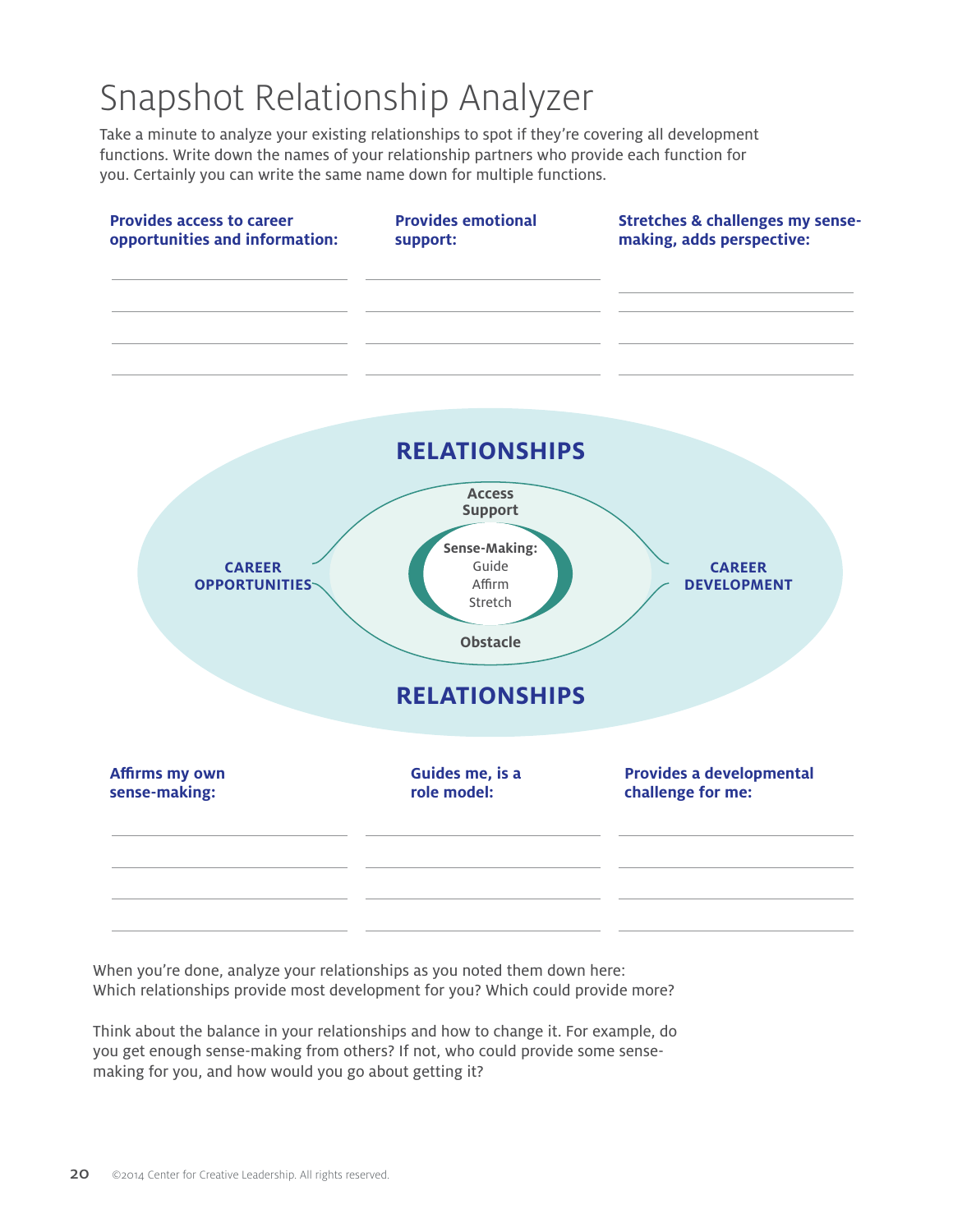## About the Authors

**Regina Eckert, PhD,** is a Senior Research Associate in the EMEA Region (Europe, Middle East, and Africa) at the Center for Creative Leadership (CCL®). A scientist-practitioner, she applies her research knowledge and findings in customized leadership programs for diversity, women's leadership, and global top talent development for clients across the EMEA Region. Regina is a key researcher on the Center's current projects focused on leadership and sustainability, global leadership, and diversity. She holds a degree in psychology from the University of Munich, Germany, and a PhD in Management from Aston Business School in the UK. She also has a post-graduate certificate from Aston for teaching and learning in higher education, approved by the UK's Higher Education Academy.

**Marian Ruderman, PhD,** is a Senior Fellow and Director, Americas and EMEA (Europe, Middle East, and Africa) Research at CCL. Her work is focused on leadership development, diversity, and worklife integration. A noted expert on women's leadership, Marian has coauthored more than 50 articles and book chapters on leadership. Her books include *Standing at the Crossroads: Next Steps for High-Achieving Women* (coauthored with Patricia Ohlott), *Diversity in Work Teams: Research Paradigms for a Changing Workplace* (coedited with Susan Jackson), and The 3rd edition of the *Center for Creative Leadership Handbook of Leadership Development* (coedited with Ellen Van Velsor and Cynthia McCauley). Marian holds a PhD in Organizational Psychology from the University of Michigan.

**William A. Gentry, PhD,** is a Research Scientist/ Enterprise Associate at CCL where he also is coordinator of internships and postdocs. He also trains the Assessment Certification Workshop (ACW) and Maximizing your Leadership Potential (MLP) programs at CCL. His research interests are in multisource (360) research, survey development and analysis, leadership and leadership development across cultures, mentoring, managerial derailment, multilevel measurement, and in the area of organizational politics and political skill in the workplace. He also studies nonverbal behavior and its application to effective leadership and communication, particularly in political debates. Bill holds a BA degree in psychology and political science from Emory University and an MS and PhD in industrial/ organizational psychology from the University of Georgia.

**Sarah Stawiski, PhD,** is a Research Associate at CCL in San Diego, CA. Sarah's work focuses on evaluating the impact of leadership development programs, and understanding individual and organizational factors that influence workplace attitudes and behaviors. Other interests include small group processes, ethical decision-making, and corporate social responsibility. Before coming to CCL, Sarah worked for Press Ganey Associates, a healthcare quality-improvement firm. She holds a BA in Psychology from the University of California, San Diego, and an MA and PhD in Applied Social Psychology from Loyola University Chicago.